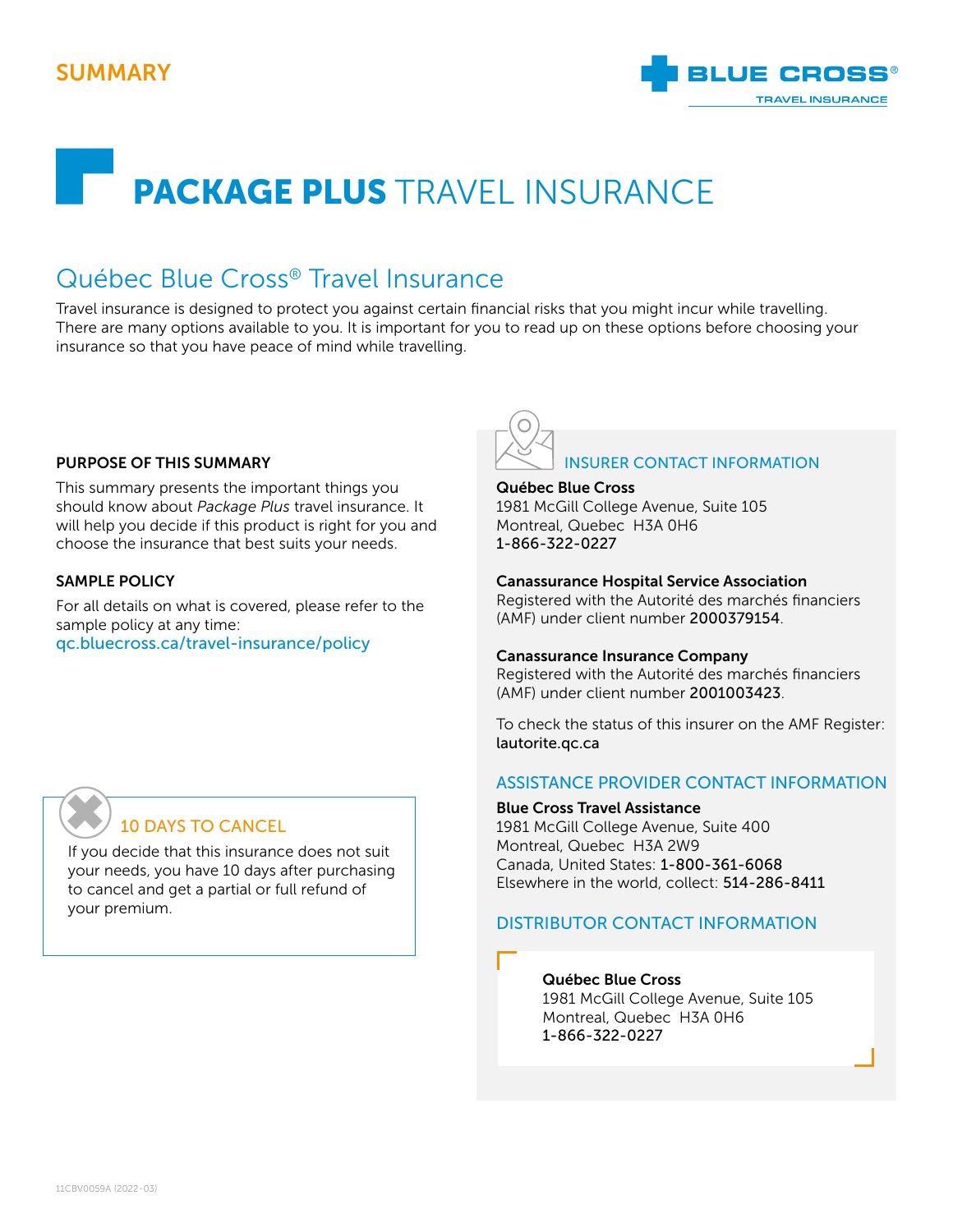## WHAT IS PACKAGE PLUS TRAVEL INSURANCE

*Package Plus* travel insurance offers a turnkey combination of our most popular coverages. This product covers you worldwide for one single trip.

#### Who can be insured

- Canadian residents covered by a public health insurance plan for the entire duration of the trip
- Anyone 31 days old or older

#### Solutions tailored to your needs

Do you need medical insurance that covers you in the event of an illness or accident?

Do you need trip cancellation or interruption coverage because

you incurred non-refundable travel expenses before leaving?



|                                   | <b>OPTION 1</b><br><b>Without Emergency</b><br>Medical Care | <b>OPTION 2</b><br><b>Without Trip Cancellation</b><br>or Interruption | <b>OPTION 3</b><br>All-inclusive |
|-----------------------------------|-------------------------------------------------------------|------------------------------------------------------------------------|----------------------------------|
| <b>Emergency Medical Care</b>     |                                                             |                                                                        |                                  |
| Trip Cancellation or Interruption |                                                             |                                                                        |                                  |
| Accidental Death or Dismemberment |                                                             |                                                                        |                                  |
| Baggage                           |                                                             |                                                                        |                                  |

#### Beginning and end of coverage

| Coverage                                                                       | <b>Beginning of coverage</b>                                                                                                                                                                                                                                                                            | <b>End of coverage</b>                                                                                                                                                    |  |  |
|--------------------------------------------------------------------------------|---------------------------------------------------------------------------------------------------------------------------------------------------------------------------------------------------------------------------------------------------------------------------------------------------------|---------------------------------------------------------------------------------------------------------------------------------------------------------------------------|--|--|
| <b>Emergency Medical Care</b><br>Accidental Death and Dismemberment<br>Baggage | On the last of the following dates:<br>• Effective date of contract.<br>or<br>Departure date of the trip.                                                                                                                                                                                               | On the first of the following dates:<br>• Contract expiry date, or<br>• Return date of the trip, whether<br>the return is planned or premature,<br>except for Trip Break. |  |  |
| Trip Cancellation or Interruption                                              | On the last of the following dates:<br>• Purchase date of contract, or<br>Date of first non-refundable deposit<br>for trip or transportation ticket.<br>*If you have chosen not to insure the<br>prepayments of you travel expenses,<br>the coverage takes effect on the<br>departure date of the trip. |                                                                                                                                                                           |  |  |

# WARNING

The insurance must cover the entire duration of the trip, including the date of departure and the date of return. If the trip needs to be extended, you must contact your distributor before leaving or before the last day of coverage, at the latest.



- Make sure that you and everyone you wish to insure meet all the eligibility criteria for the insurance. For further information, please refer to the policy, page 3.
- Do not hesitate to contact your distributor if you have any questions or doubts.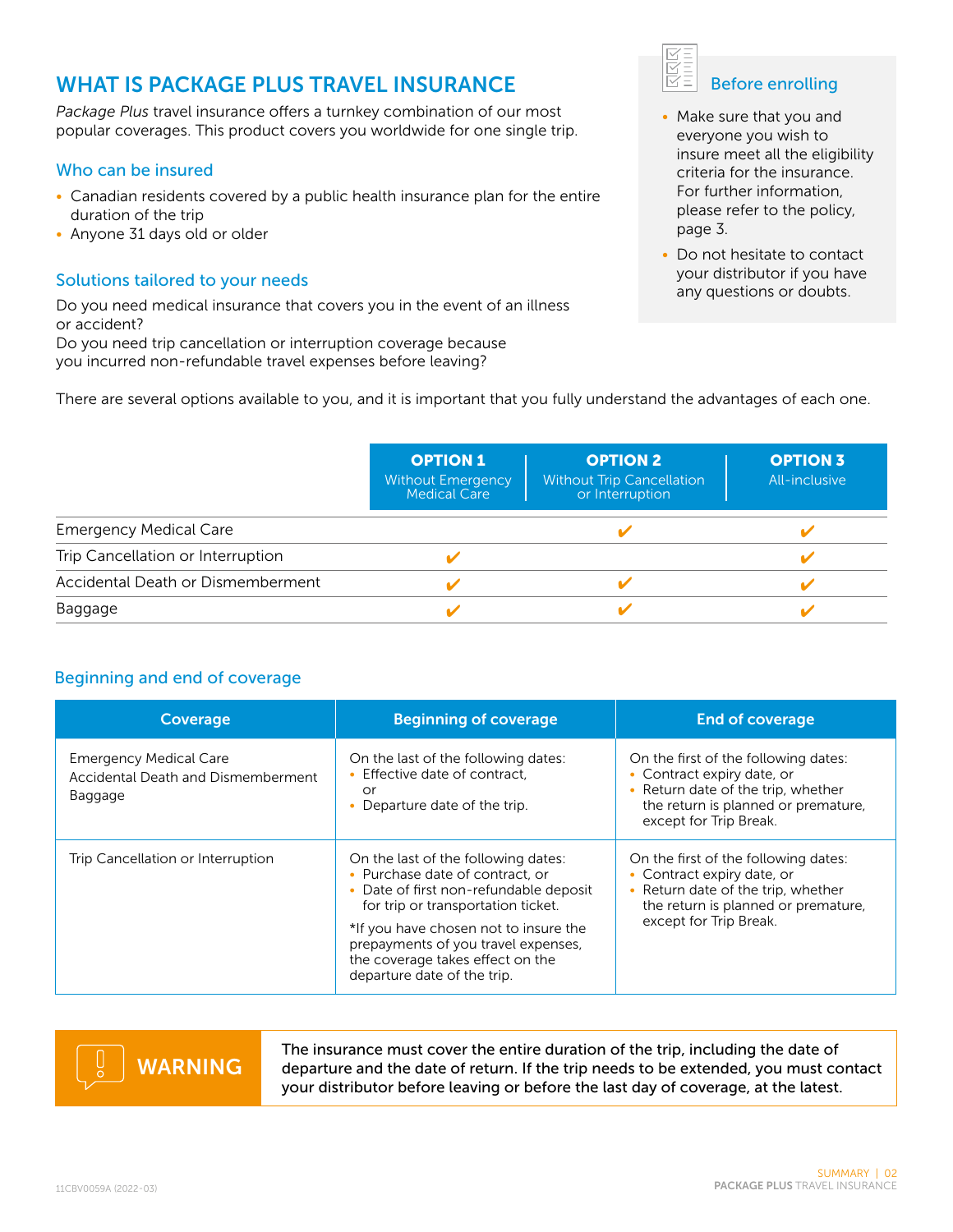### **BENEFITS**

| <b>Benefit</b>                                                                                                                                                                                       | <b>Description</b>                                                                                                                                                                                         | <b>Maximum Amount</b>                                                      |
|------------------------------------------------------------------------------------------------------------------------------------------------------------------------------------------------------|------------------------------------------------------------------------------------------------------------------------------------------------------------------------------------------------------------|----------------------------------------------------------------------------|
| <b>Emergency Medical Care</b><br>> Hospitalization, medical and<br>paramedical expenses<br>> Transportation and repatriation<br>expenses<br>> Subsistence allowance<br>> Medical follow-up in Canada | Reimburses expenses incurred<br>following an emergency resulting<br>from an accident or sudden illness<br>while travelling.                                                                                | \$5,000,000                                                                |
| <b>Trip Cancellation or Interruption</b>                                                                                                                                                             | Reimburses non-refundable travel<br>expenses paid in advance when you<br>or your travelling companion need<br>to cancel, change or interrupt your<br>trip due to certain serious and<br>unexpected events. | Before the trip:<br>customized to your needs<br>During the trip: unlimited |
| <b>Accidental Death and</b><br><b>Dismemberment</b>                                                                                                                                                  | Covers you in case of death or loss<br>of use of one or more limbs resulting<br>from an accident sustained during<br>the trip.                                                                             | \$300,000, depending on age<br>and circumstances                           |
| <b>Baggage</b>                                                                                                                                                                                       | Covers you for delayed, lost, stolen or<br>damaged baggage during your trip.                                                                                                                               | \$1,500                                                                    |

#### There are maximum amounts based on the type of expenses incurred. For example, for the subsistence allowance under the Emergency Medical Care coverage, we will reimburse \$300 per day, up to a maximum of \$3,000.

For further information, please refer to the policy:

#### Trip Break

If you purchase this product, you may come back to your province of residence and then go back to your destination without terminating your insurance contract.

For further information, please refer to the policy on page 35.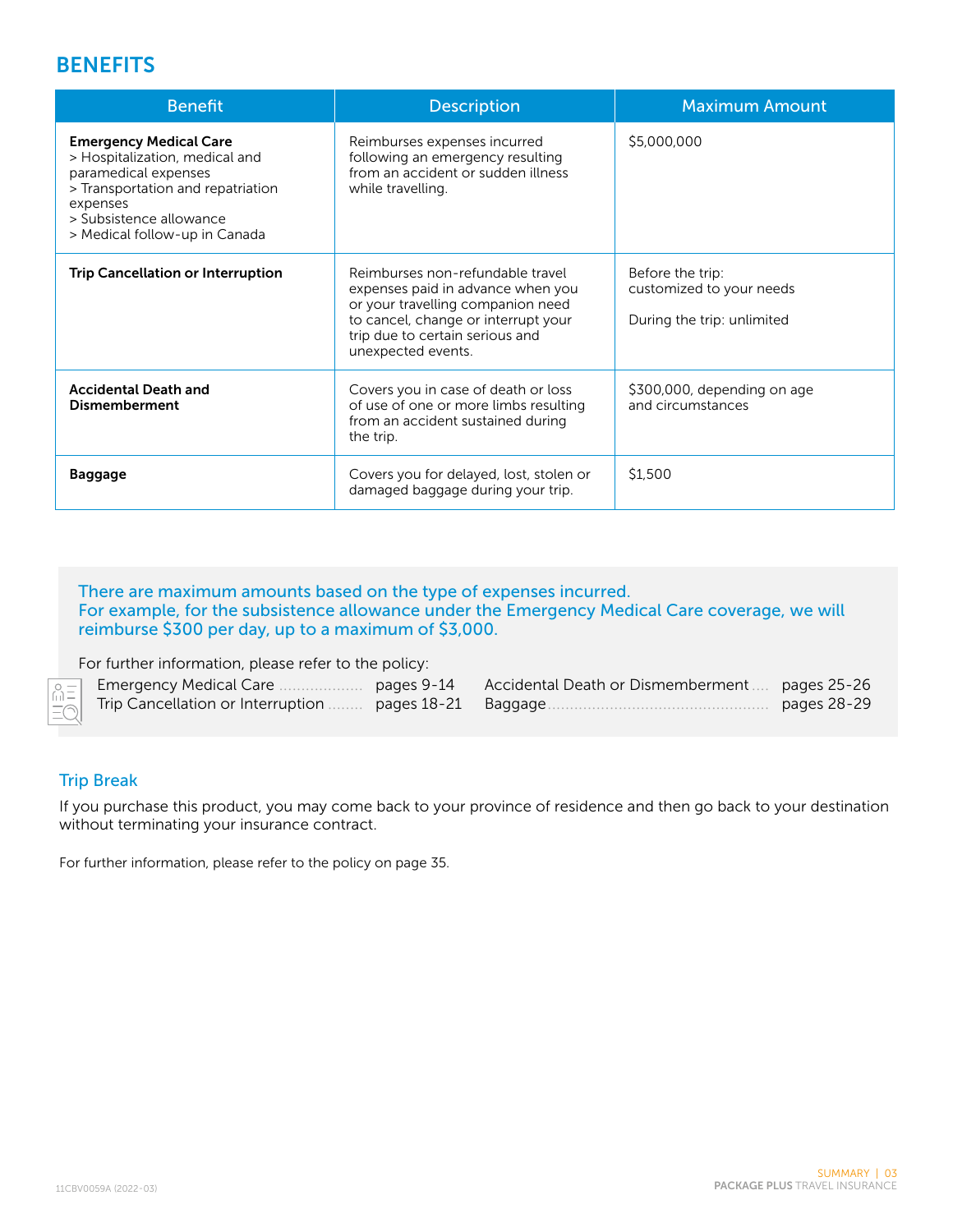## TRAVEL ASSISTANCE



#### BLUE CROSS TRAVEL ASSISTANCE 24/7 assistance, worldwide

#### Medical assistance

- Recommendation of a medical facility that dispenses the best care for your condition
- Follow-up of medical file by our health professionals
- Repatriation planning

#### General assistance

- Communication with the embassy and/or your financial institution in the event of loss or theft of documents
- Interpretation services to be able to communicate with the resource persons on site

#### IMPORTANT

When there is an incident, you must contact Blue Cross Travel Assistance otherwise benefits may be refused.

This way, Blue Cross Travel Assistance will be able to:

- Direct you to an appropriate medical facility
- Confirm your coverage
- Coordinate the payment, whenever possible
- Send you the forms to be completed

# WARNING

#### Exclusions

All coverages include exclusions and limits. It is important to know what they are before purchasing the insurance.

#### Pre-existing medical conditions

Exclusions for pre-existing medical conditions apply based on:

- Your age
- The duration of your trip
- The coverages included in your contract
- Answers provided to the health declaration, if applicable

Please refer to the following pages of the policy for further information.

 $\bigcap_{|I|=1}^O$  $\equiv$ 

| Emergency Medical Care | pages 15-16 |
|------------------------|-------------|
|                        |             |

#### Other exclusions

The policy also includes other exclusions specific to each benefit. Below are a few examples, but please refer to your own insurance policy for a complete list of applicable exclusions.

- Pregnancy, delivery or complications during the 9 weeks preceding or following the expected date of delivery
- Abuse of prescription drugs or alcohol, or use of drugs
- Criminal act
- Act of war and civil unrest
- Participation in certain sports or activities • Suicide and self-inflicted injury

|  |  |  |  |  |  |  | Before leaving, check your insurance policy for the complete list of exclusions. |
|--|--|--|--|--|--|--|----------------------------------------------------------------------------------|
|--|--|--|--|--|--|--|----------------------------------------------------------------------------------|

| $\equiv$ |                                             |  |
|----------|---------------------------------------------|--|
|          |                                             |  |
| $\geq$   | Accidental Death and Dismemberment  page 27 |  |
|          |                                             |  |